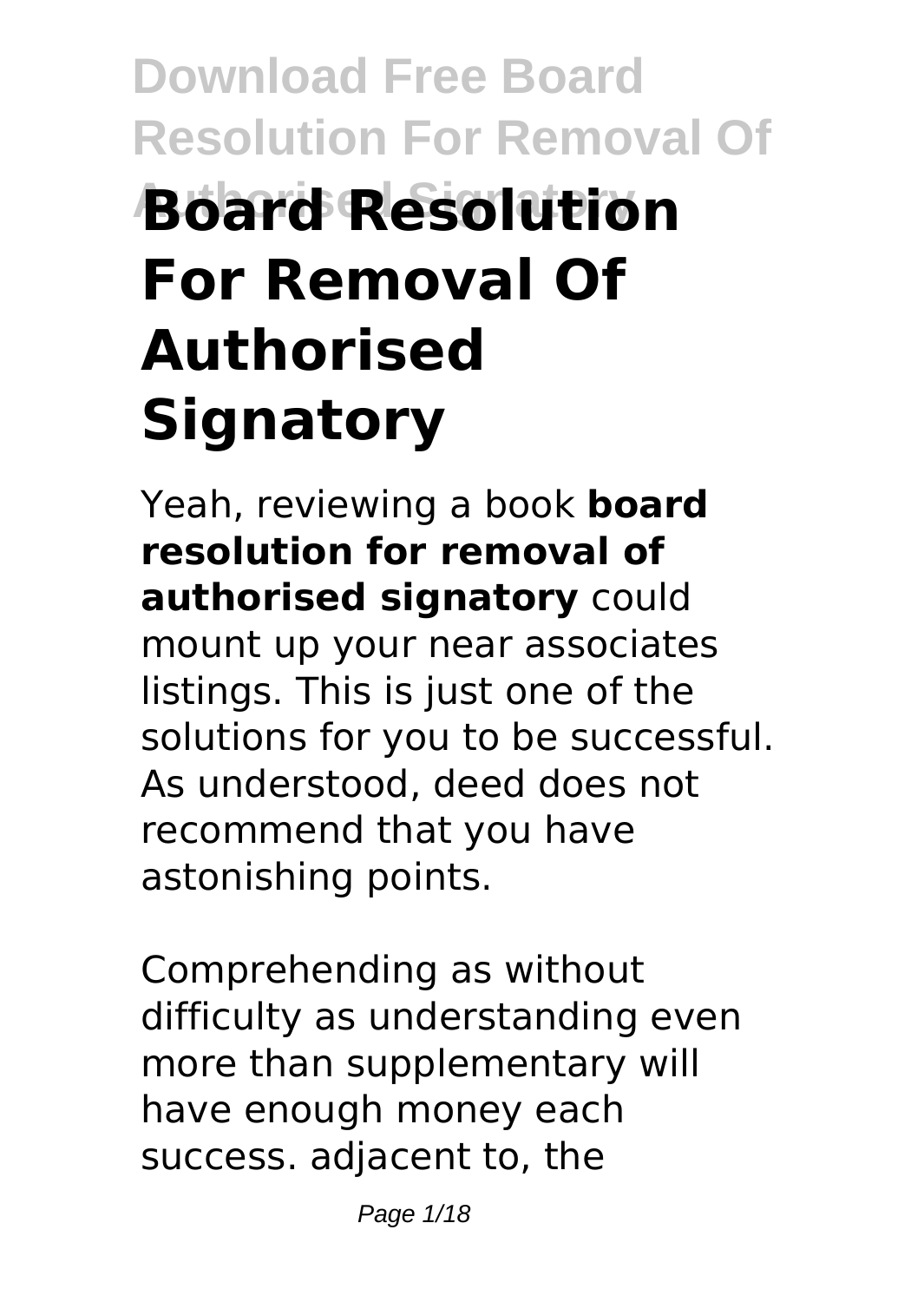statement as without difficulty as sharpness of this board resolution for removal of authorised signatory can be taken as well as picked to act.

BOARD RESOLUTION FORMAT 7 - Writing a Resolution *How Do I Write Corporate Minutes?* How to Draft a Resolution in Company Law? CS Professional Module 1 How to Use Snipping Tool (Beginners Guide) How to Draft Resolutions in CS Exams Write Your Vision | Motivated + *Companies Act - Director and Shareholder resolutions* How to reset your Mac's NVRAM, PRAM, and SMC How to Run a Board Meeting How to Upgrade / Replace the Battery Page 2/18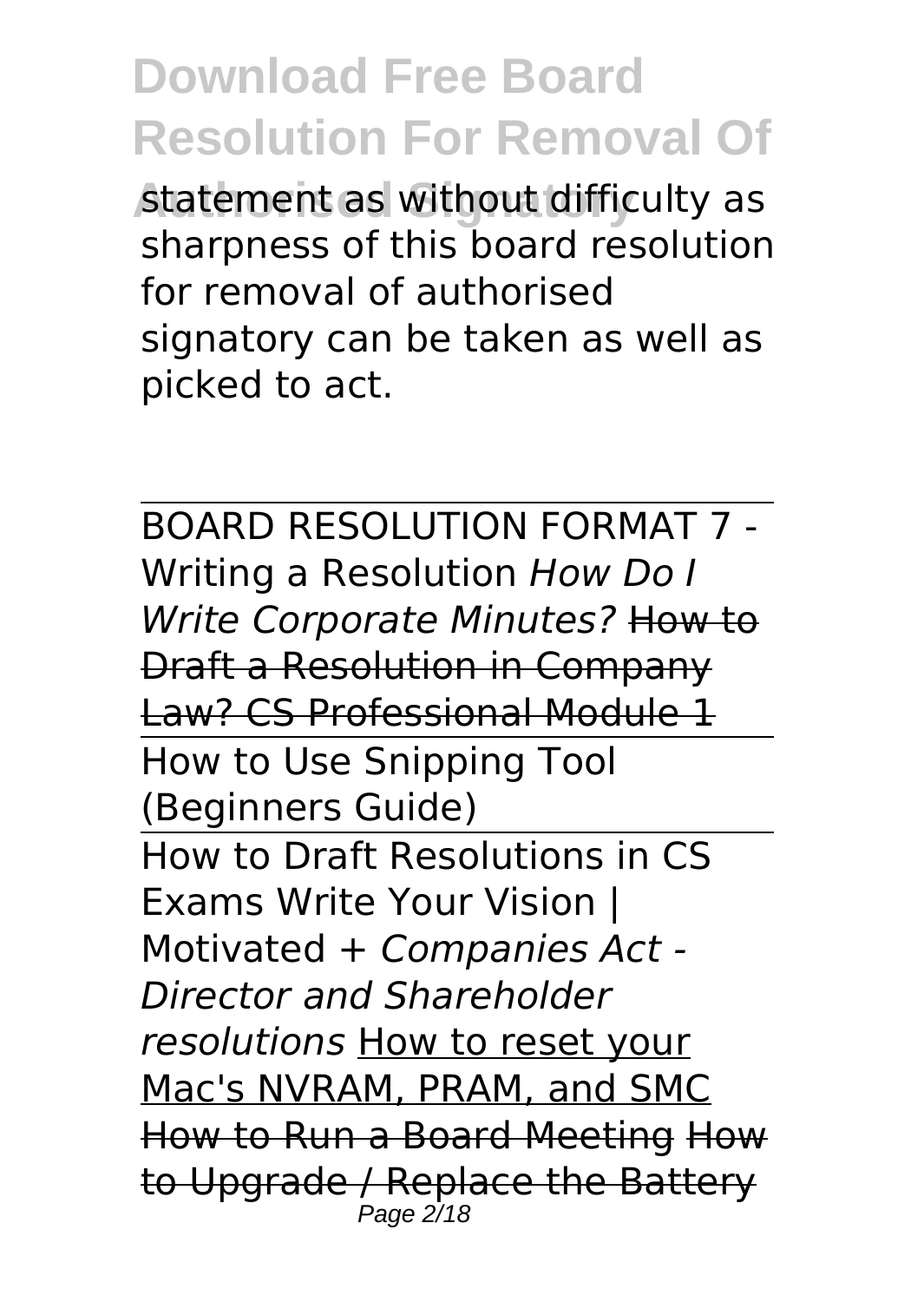**Authorised Signatory** in a MacBook Pro Retina 15-inch (late 2013 to mid 2015) *Microsoft Surface Book Cracked Screen Replacement*

Electors Vote \u0026 Bill Barr Resigns, Antrim Forensic Audit Report, Supreme Court Rulings Fix MacBook by resetting SMC Believe In Your Path | Motivated How to Write Meeting Minutes Macbook Pro / AIr - SMC Reset / PRAM Reset

How to Fix a Mac not Booting up (Part I)How To Fix Your Mac By Resetting The NVRAM, SMC \u0026 PRAM! **Simulated Meeting for Minute Taking Practice** How to Write your Nonprofit Bylaws What canvas size/resolution should you paint at? - Beginner artist tips Build Board Meeting Books in Less Than Page 3/18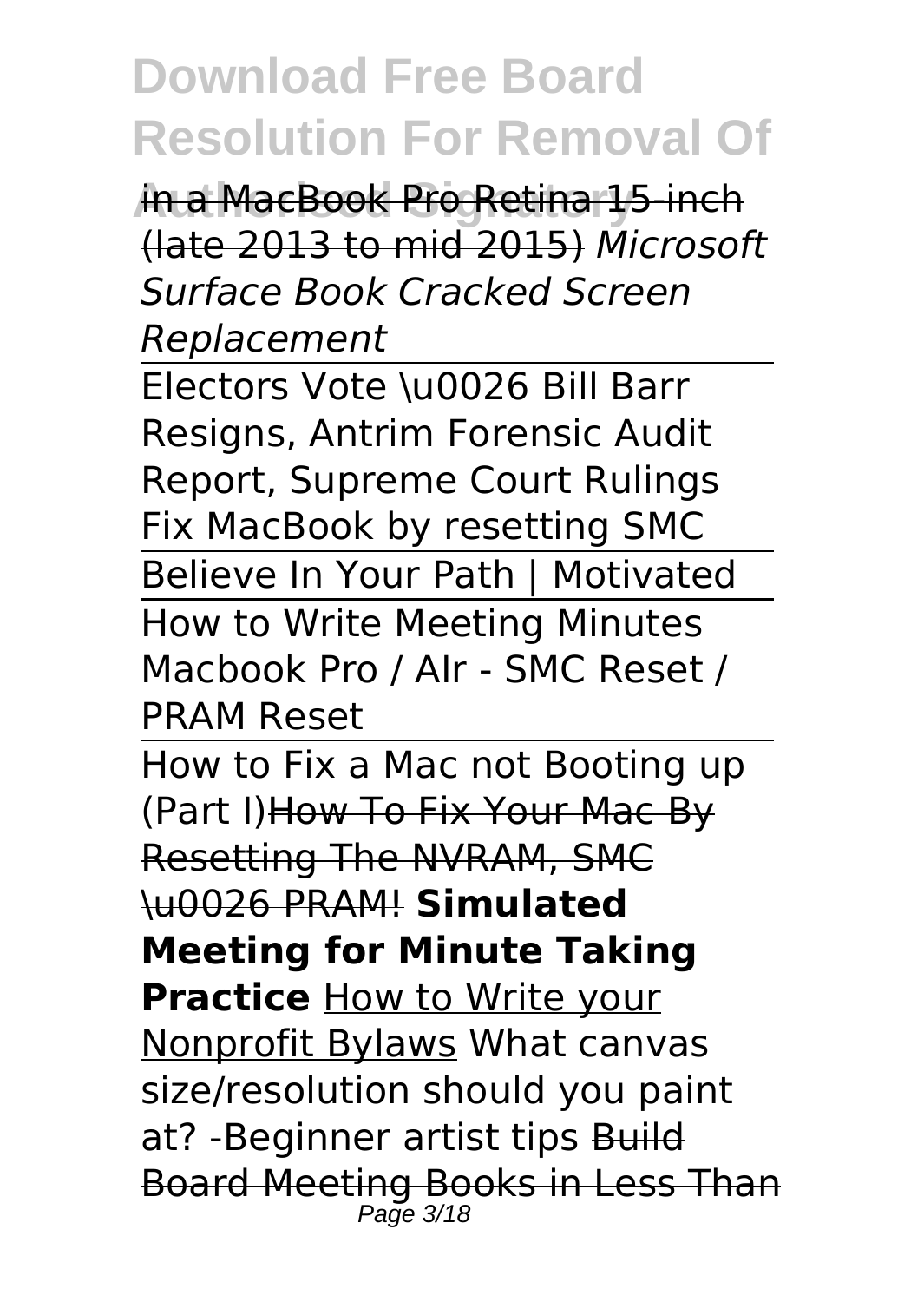**Authorised Signatory** Five Minutes! How to fix 2011 15'' Macbook pro GPU problem **DPI and Resolution For Procreate | What is DPI and What Resolution Should I Use?** RESOLUTIONS UNDER COMPANIES ACT 2013 All about Striking Off - Company Law 2010 Macbook Pro 13\" A1278 WiFi AirPort Card Replacement **DRAFTING OF RESOLUTIONS, MINUTES, NOTICES ETC. UNDER COMPANY LAW BY CS RAMANDEEP SINGH Microsoft Surface Book 2 Teardown!** Board Resolution For Removal Of Format of Board Resolution for Removal of Director. Director can be removed by the shareholders of the company provided it should adhere to the provisions of Companies Act, 2013. As we all Page 4/18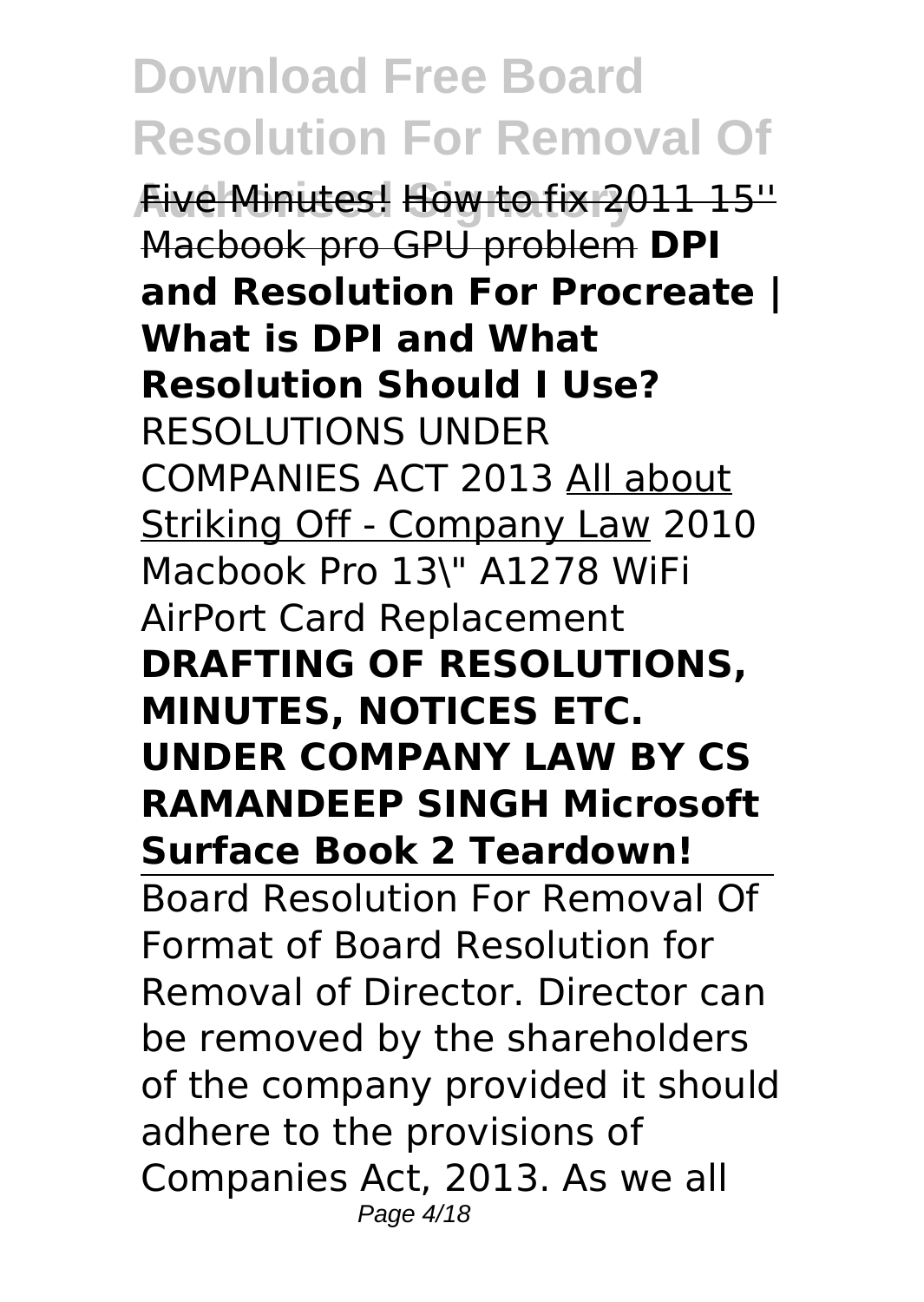**Authorised Signatory** know that directors are always answerable to shareholders of the company. Being the owners of the company, it is not possible for the shareholders to handle the business routine and thus here depicts the role of directors of the company.

Format of Board Resolution for Removal of Director ... Draft Board Resolution for removal of Director under section 169 Section 169 of the Companies Act, 2013 contains provisions regarding removal of directors of the companies. A company may, by ordinary resolution, remove a director, not being a director appointed by the Tribunal under section 242, Page 5/18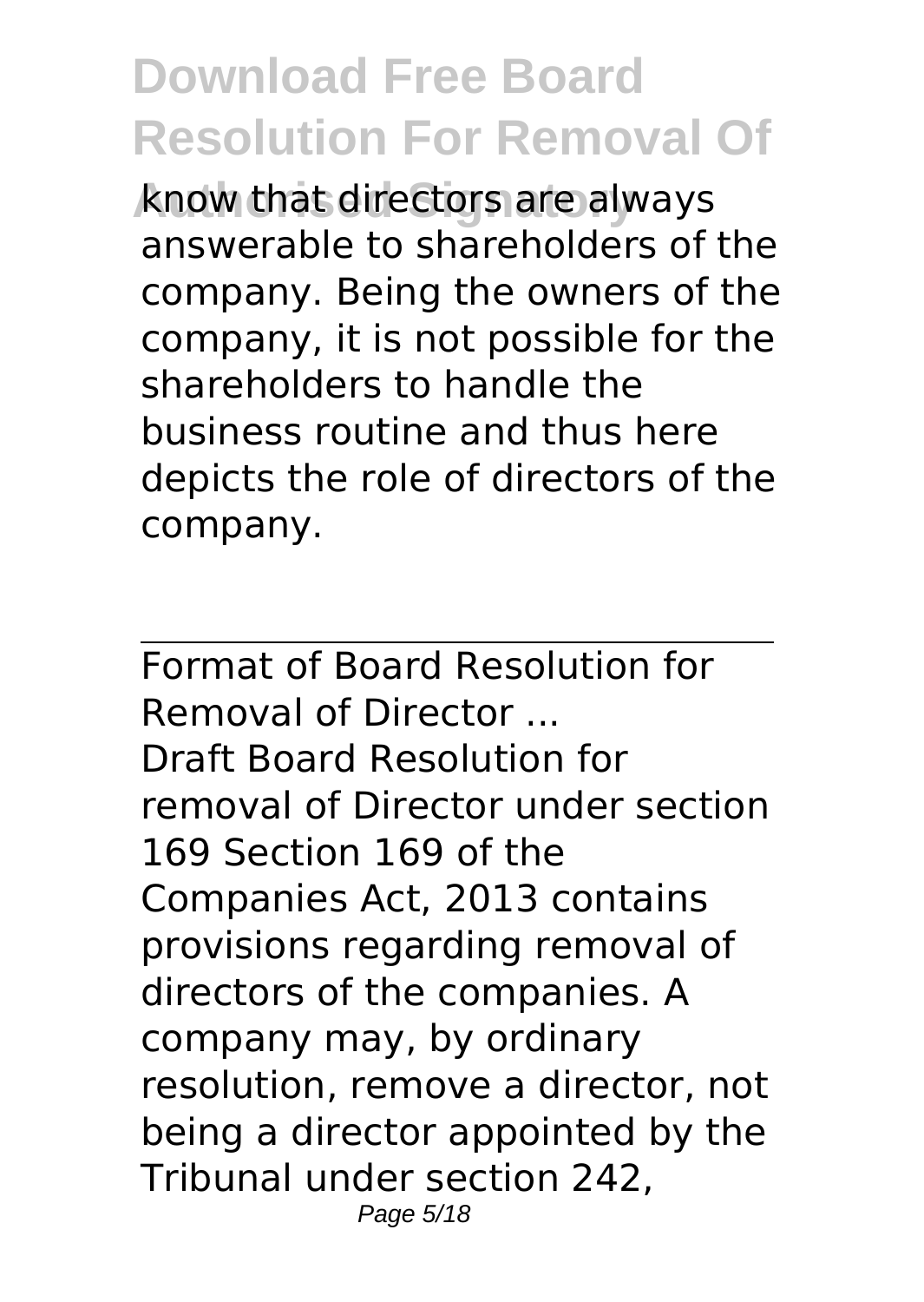before the expiry of the period of his office after giving him a reasonable opportunity of being heard.

Draft Board Resolution for removal of Director under ... Ordinary Resolution for Removal of Director under Section 169. In accordance with section 169 of the Companies Act, 2013, a company may, by ordinary resolution, remove a director, not being a director appointed by the Tribunal under section 242, before the expiry of the period of his office after giving him a reasonable opportunity of being heard. A special notice is required of any such resolution, to remove a director, or to appoint Page 6/18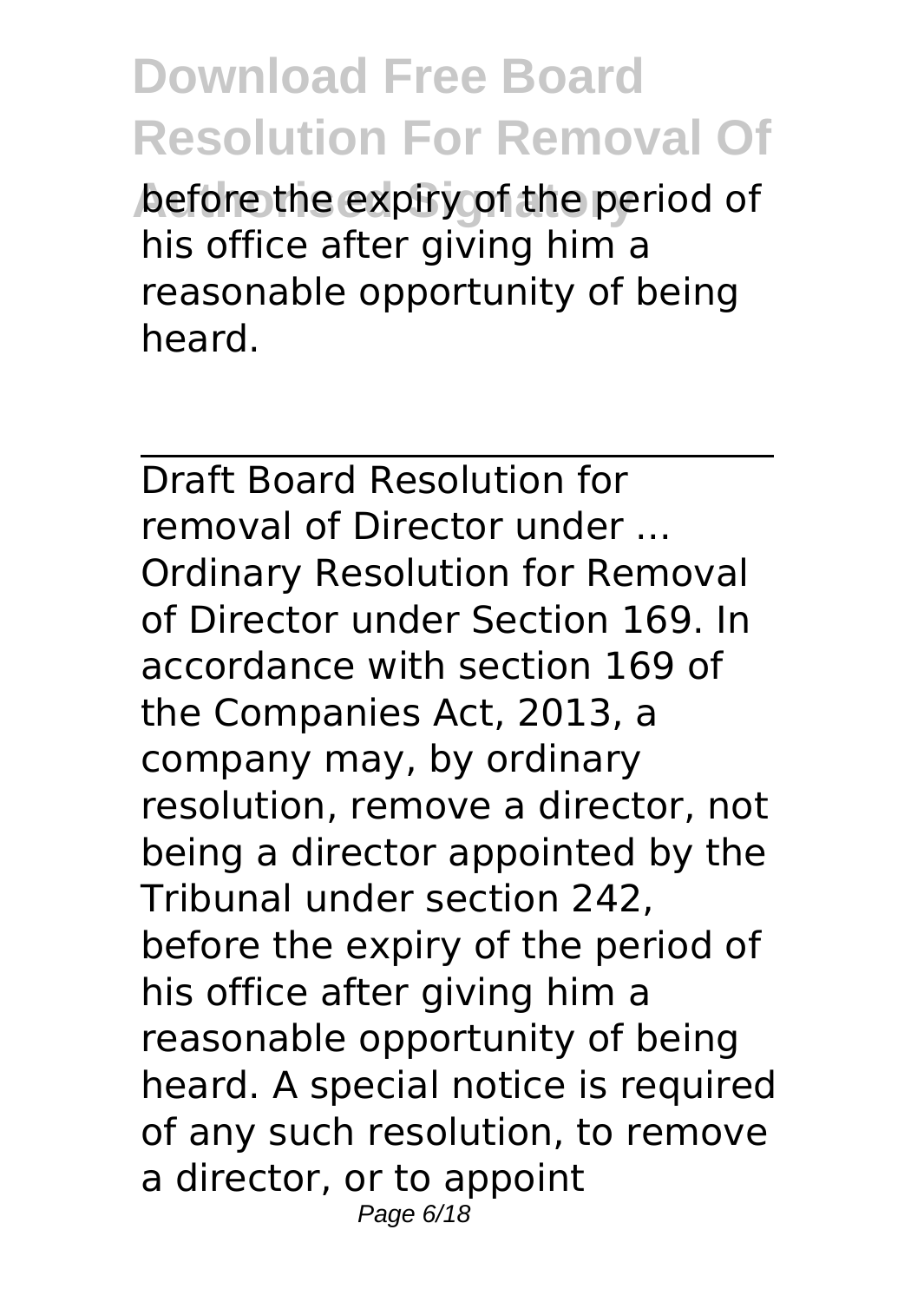**Authorised Signatory** somebody in place of a director so removed, at the ...

Ordinary Resolution for Removal of Director under Section 169 BOARD OF DIRECTORS' RESOLUTION REMOVING AN . OFFICER OR DIRECTOR . ... RESOLVED, the immediate removal of **the (hereinafter** referred to as Individual) from his/her office as \_\_\_\_\_ of said Corporation is hereby authorized. And it is . FURTHER RESOLVED that the Secretary of this Corporation is hereby directed to give notice to said Individual of ...

BOARD OF DIRECTORS' RESOLUTION REMOVING AN Page 7/18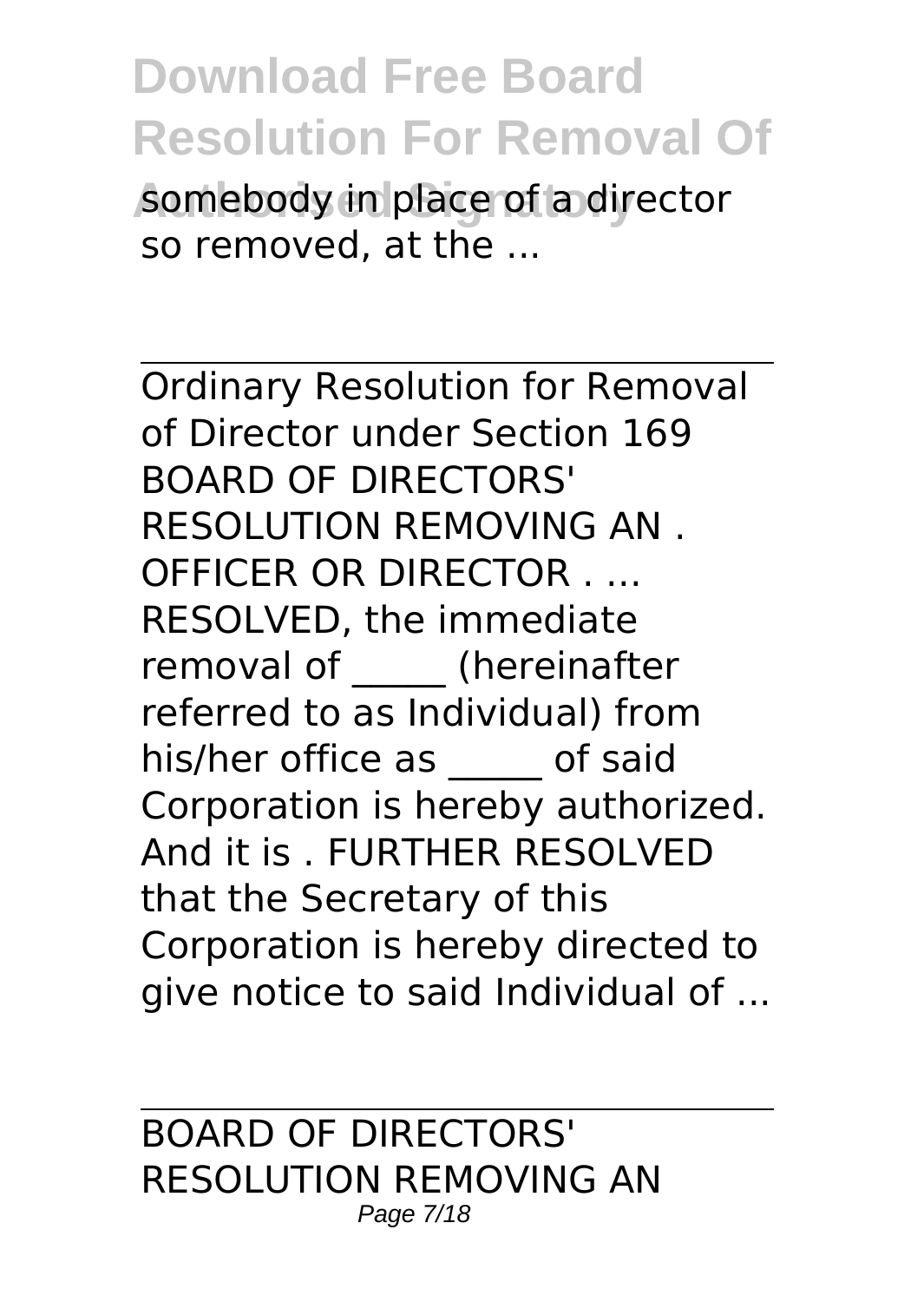**ADEFICER OR DIRECTOR TV** Board Resolution for removal of Director. "RESOLVED THAT pursuant to the Section 115 of the Companies Act, 2013 read with Rule 23 of the Companies (Management and Administration) Rules, 2014 and any other applicable provisions of Companies Act, 2013 read with Rules thereunder (including any statutory modifications or reenactment thereof, for the time being in force), as per the special notice received from [•] [Name of the member] a member of the Company <holding not less than 1 % of ...

Board Resolution for removal of Director | Corporate Law ... Page 8/18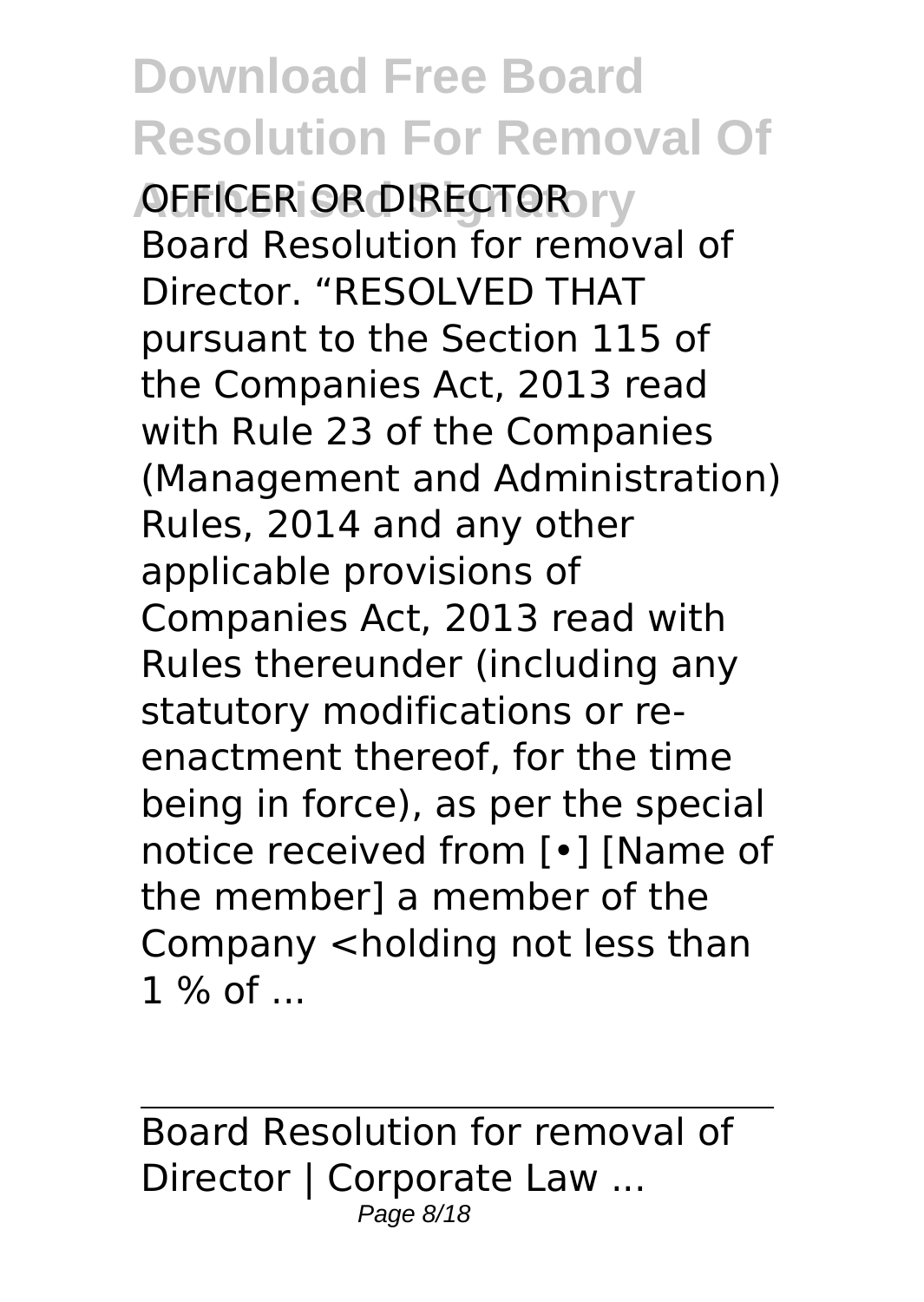**Authorised Signatory** This action of the Board of Directors, taken by means of a resolution voted upon at a meeting held on June 1, 2020, effectively removed you from office as of the time of the vote. A sealed copy of the resolution is attached to this notice; the original is on file in the principal office of the Corporation whose address is: 123 Main St.

Sample Letter to Remove a Board Member | BoardEffect Board Resolution Letter Sample for Removal of Authorised Signatory in Bank account. Posted on January 5, 2018 by Sara Mathur Leave a comment. Sometimes companies have to change their authorized Page 9/18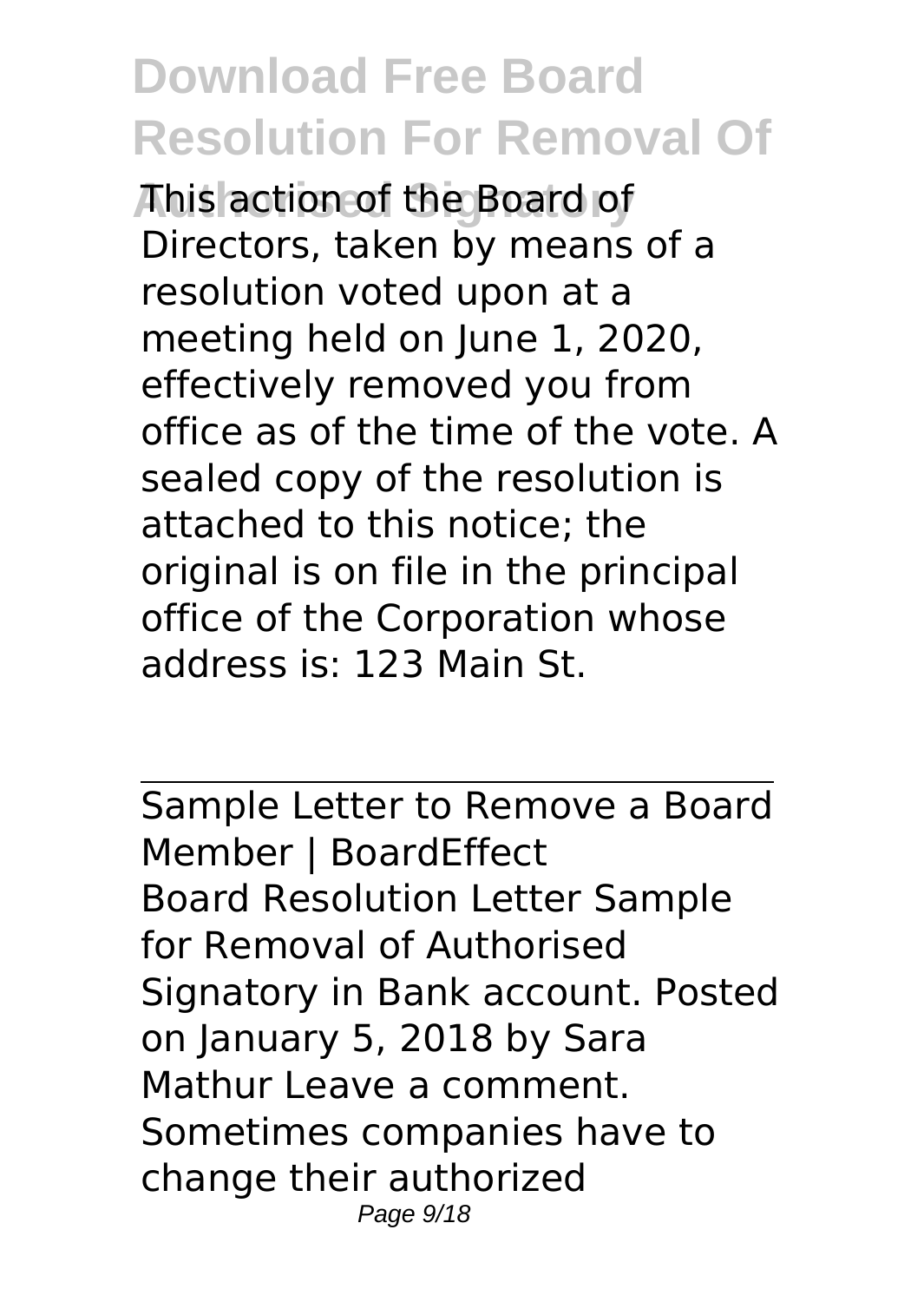**Authorised Signatory** signatories for different reasons. And when such a change is made, you are suppose to be informing your bank about it.

Board Resolution Letter Sample for Removal of Authorised ... Removal of Company Directors by Ordinary Resolution. Directors must act in accordance with their statutory and fiduciary duties, including the duty to promote the success of the company for the benefit of its shareholders. Where shareholders feel this is not the case and the relevant director (s) do not leave voluntarily, shareholders may wish to consider removing them.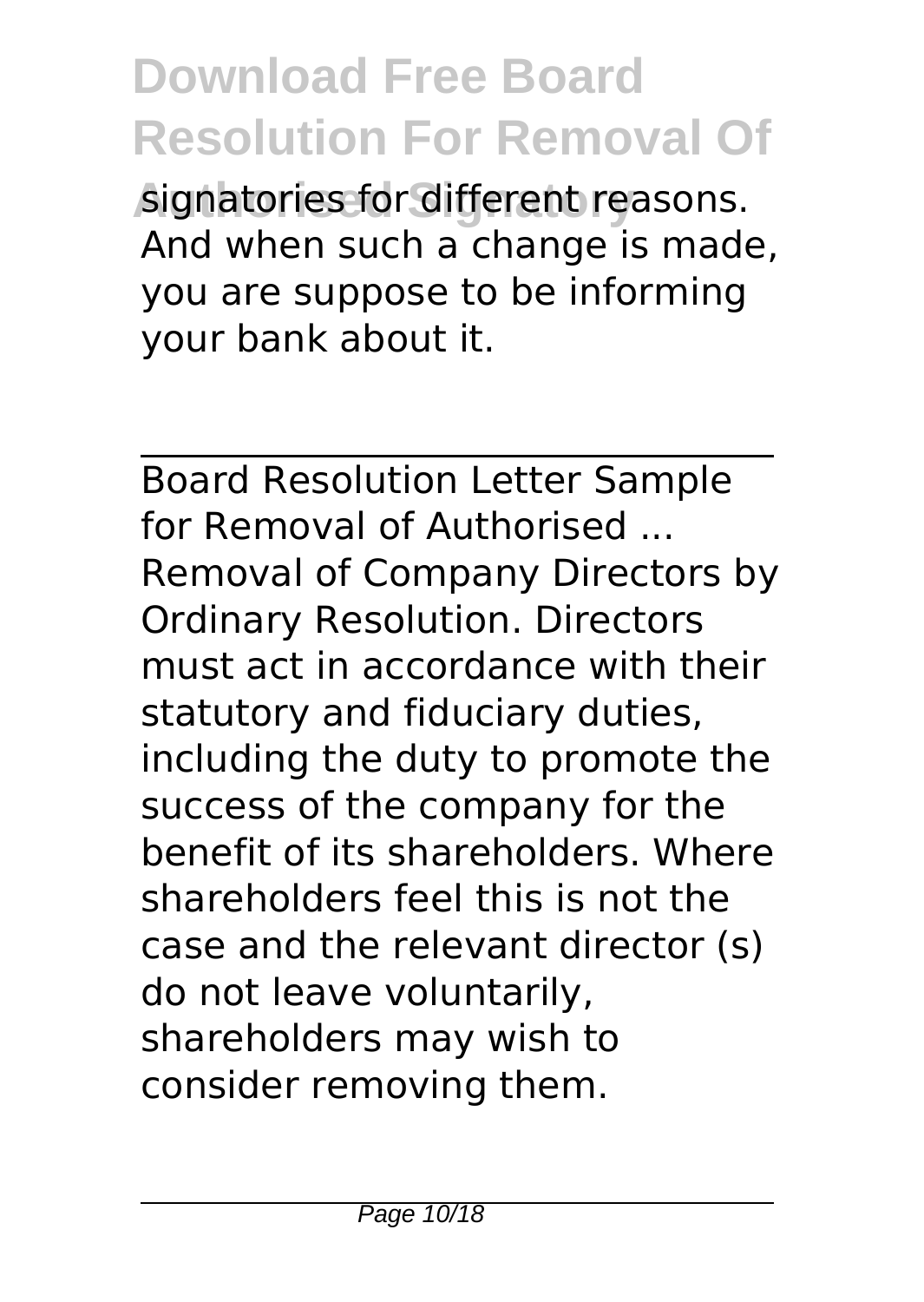**Removal of Company Directors by** Ordinary Resolution ...

A Resolution of a Company or Board of Directors is a document that outlines the decisions made by the company or the board of directors in a meeting.This document can be adopted either as a board resolution or resolution of members of the company. A company resolution is the decision made by the members of the company at any general meeting, while board resolution is the decision made by the ...

Resolution of a Company or Board of Directors A board of directors resolution (also called a "board resolution") is the result of a director vote Page 11/18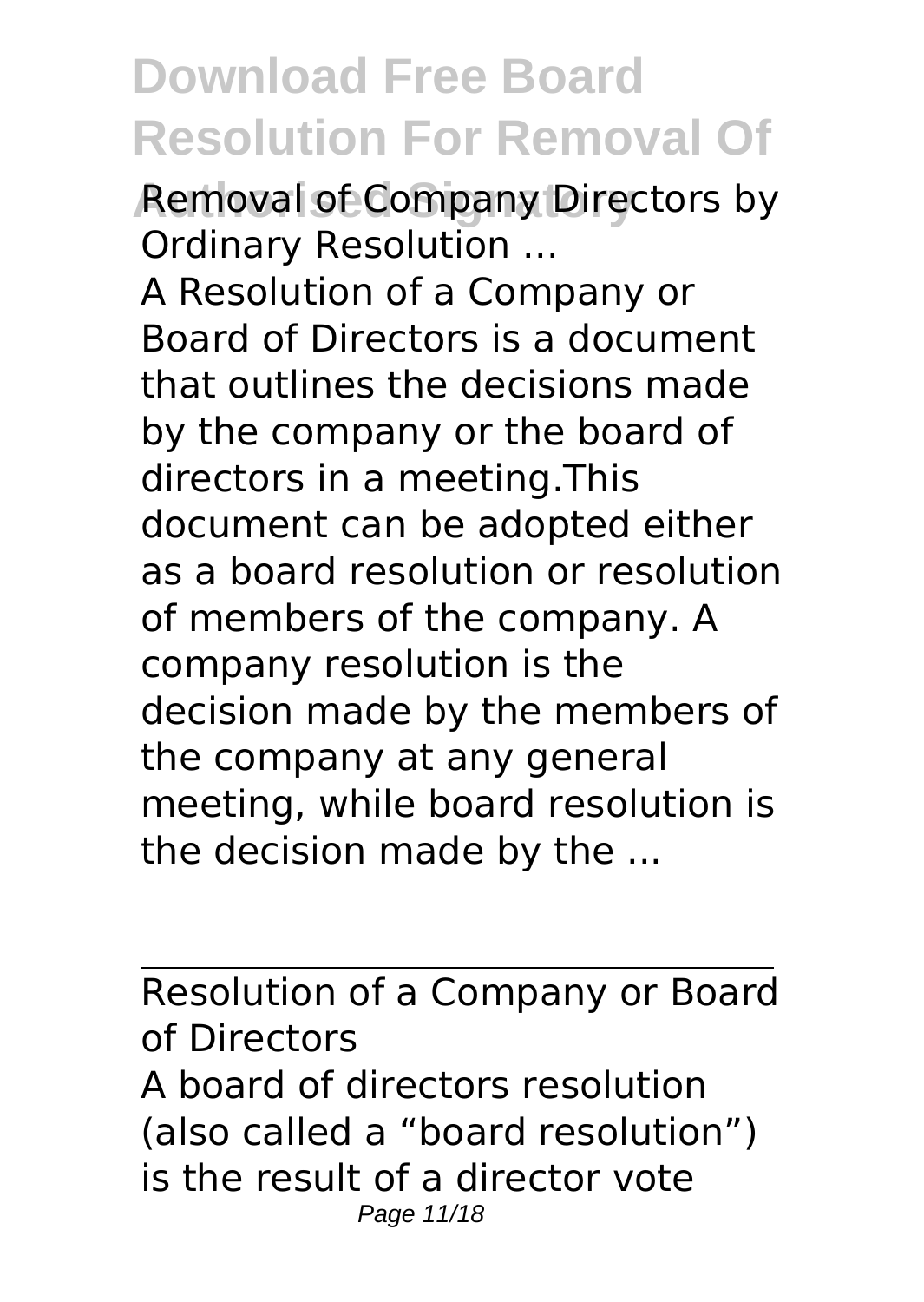**Authorised Signatory** authorizing a specific business action. Major decisions by the board of directors should always be formally documented in writing and added to the corporate record. We offer a free template for you can use to document your board resolutions.

Board of Directors Resolution – FREE Template Draft Board Resolution for removal of Director under section 169 Section 169 of the Companies Act, 2013 contains provisions regarding removal of directors of the companies. A company may, by ordinary resolution, remove a director, not being a director appointed by the Tribunal under section 242, Page 12/18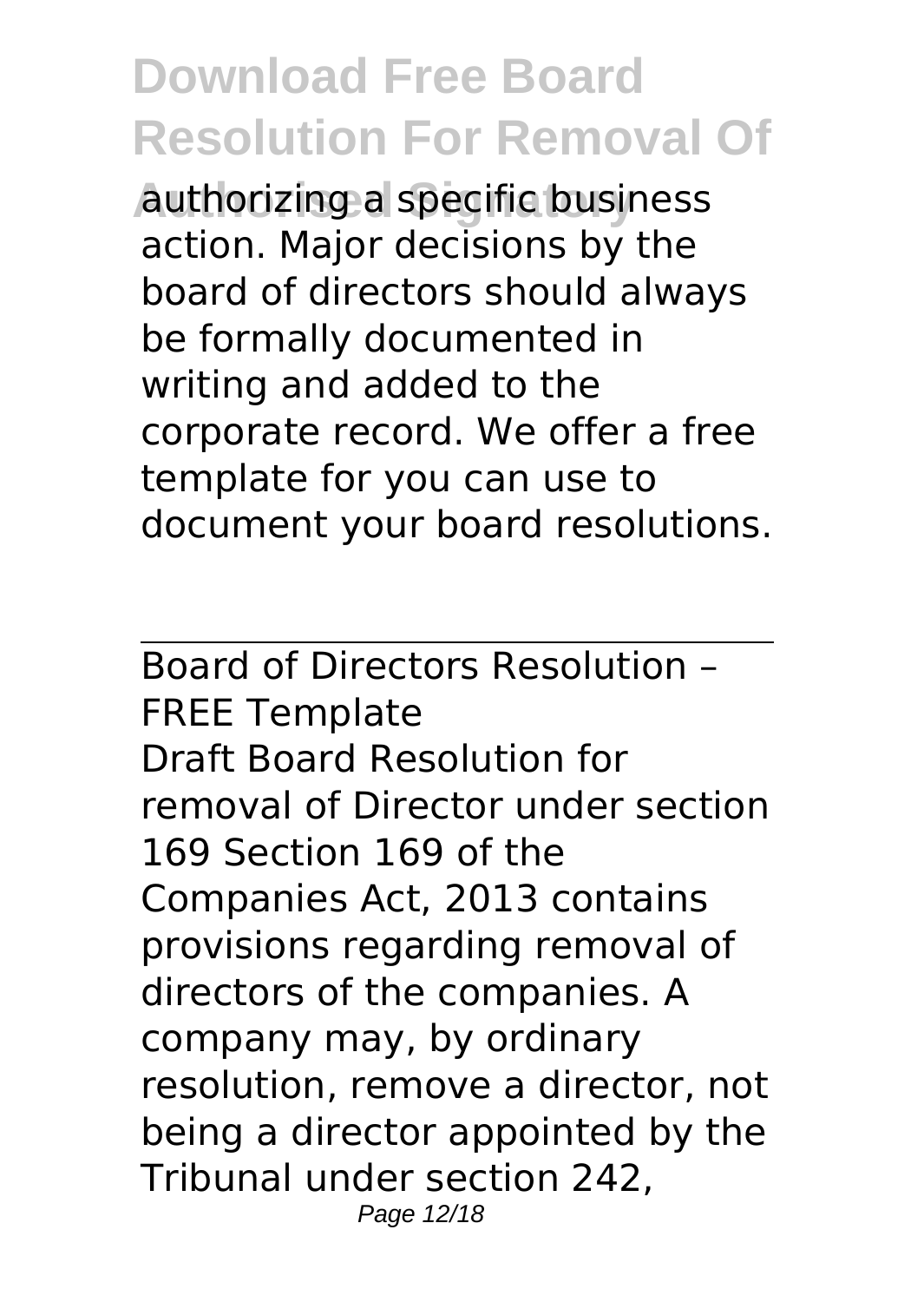**Download Free Board Resolution For Removal Of before the expiry of the rv** 

Board Resolution For Removal Of Authorised Signatory | ons ... Board Resolution (Suggested format) (To be printed on organization letter head) CERTIFIED TRUE COPY OF THE RESOLUTION PASSED AT THE MEETING OF THE BOARD OF DIRECTORS ... RESOLVED FURTHER THAT, a copy of the above resolution duly certified as true by designated director

Board Resolution (Suggested format) Board Resolution for Cessation of Director Due to Death Format. With the death of a person, he Page 13/18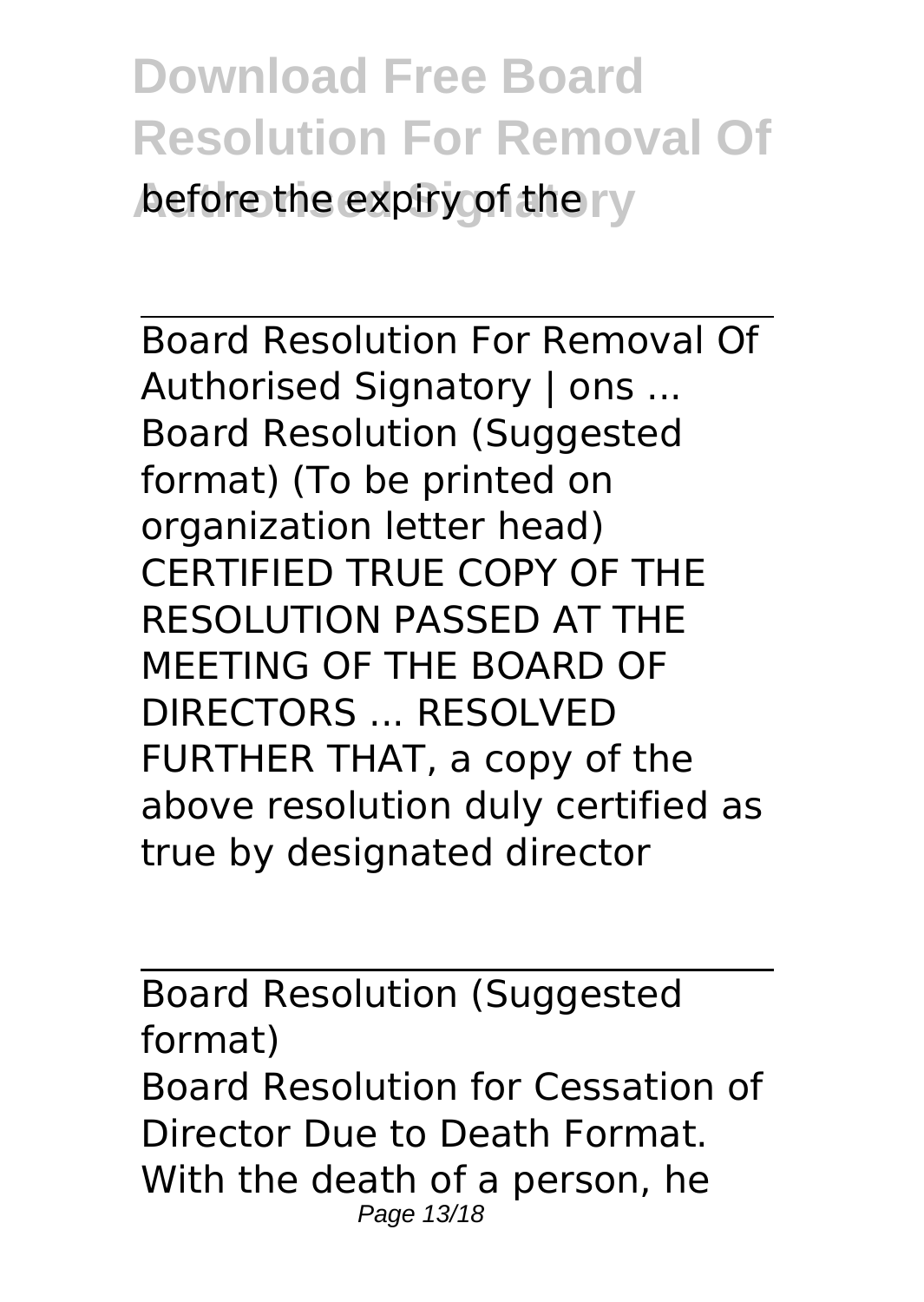**Authorized Signator immediately ceases to be the** director of all the companies where he was holding the directorship. The board of directors of all such companies in their succeeding meeting take note of the demise of the director and the contribution of the director towards the growth of the company.

Board Resolution for Cessation of Director Due to Death Format Draft Board Resolution For Change in Authorised Signatory for Bank Account "RESOLVED THAT in supersession of the earlier resolution passed by the Board for authority given by the Company to operate the Current Account No. with the Page 14/18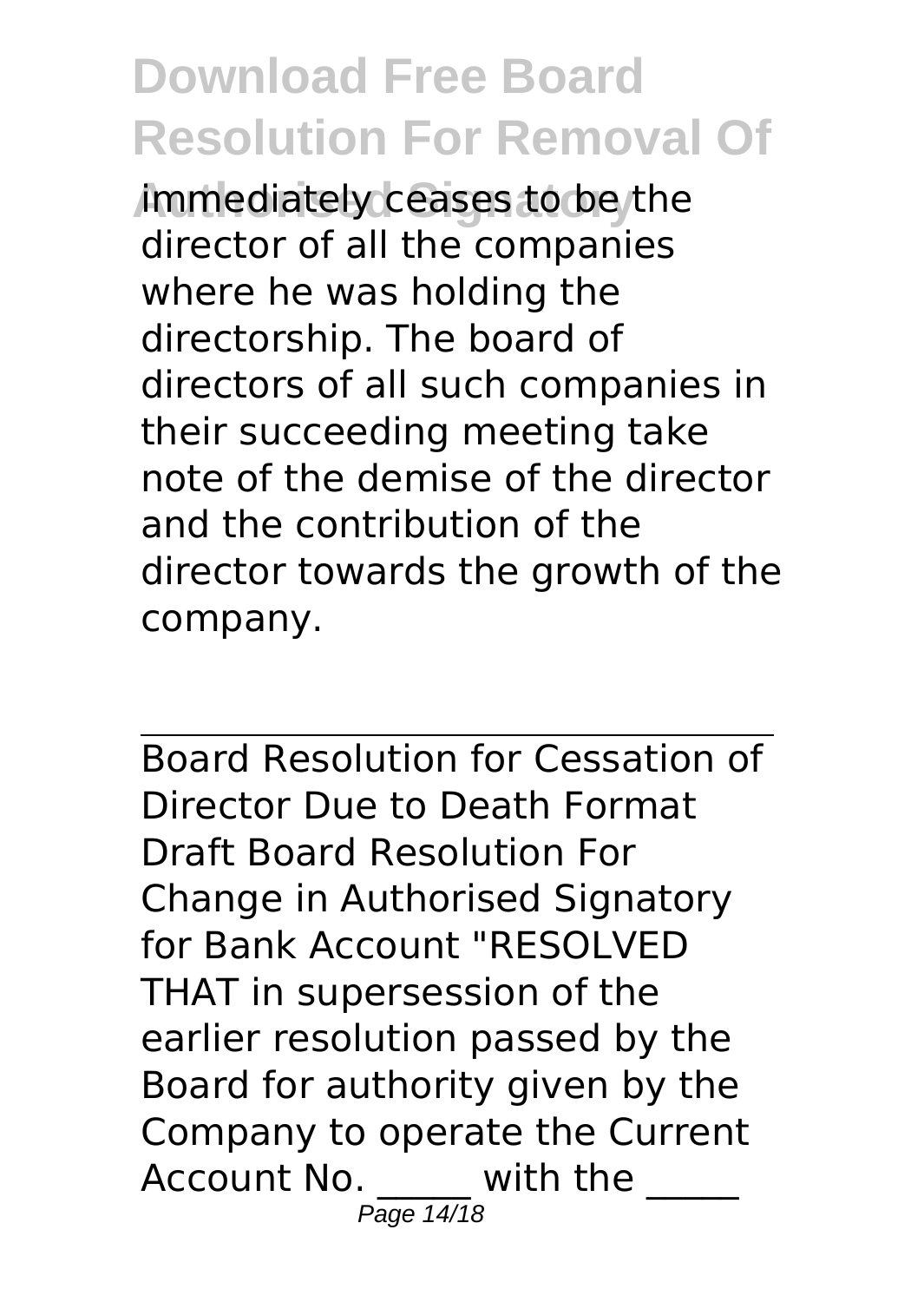**Bank now the following directors** of the Company be and are hereby jointly and severally authorised to operate the above said bank account from time to time.

Draft Board Resolution For Change in Authorised Signatory ... Oakland school board members passed in a final vote Wednesday evening a resolution to remove police from schools, a school district spokesman said.

Oakland School Board Gives Final Approval To Resolution ... Draft Board Resolution for Removal of Auditor Before Expiry of His Term. As per the provisions Page 15/18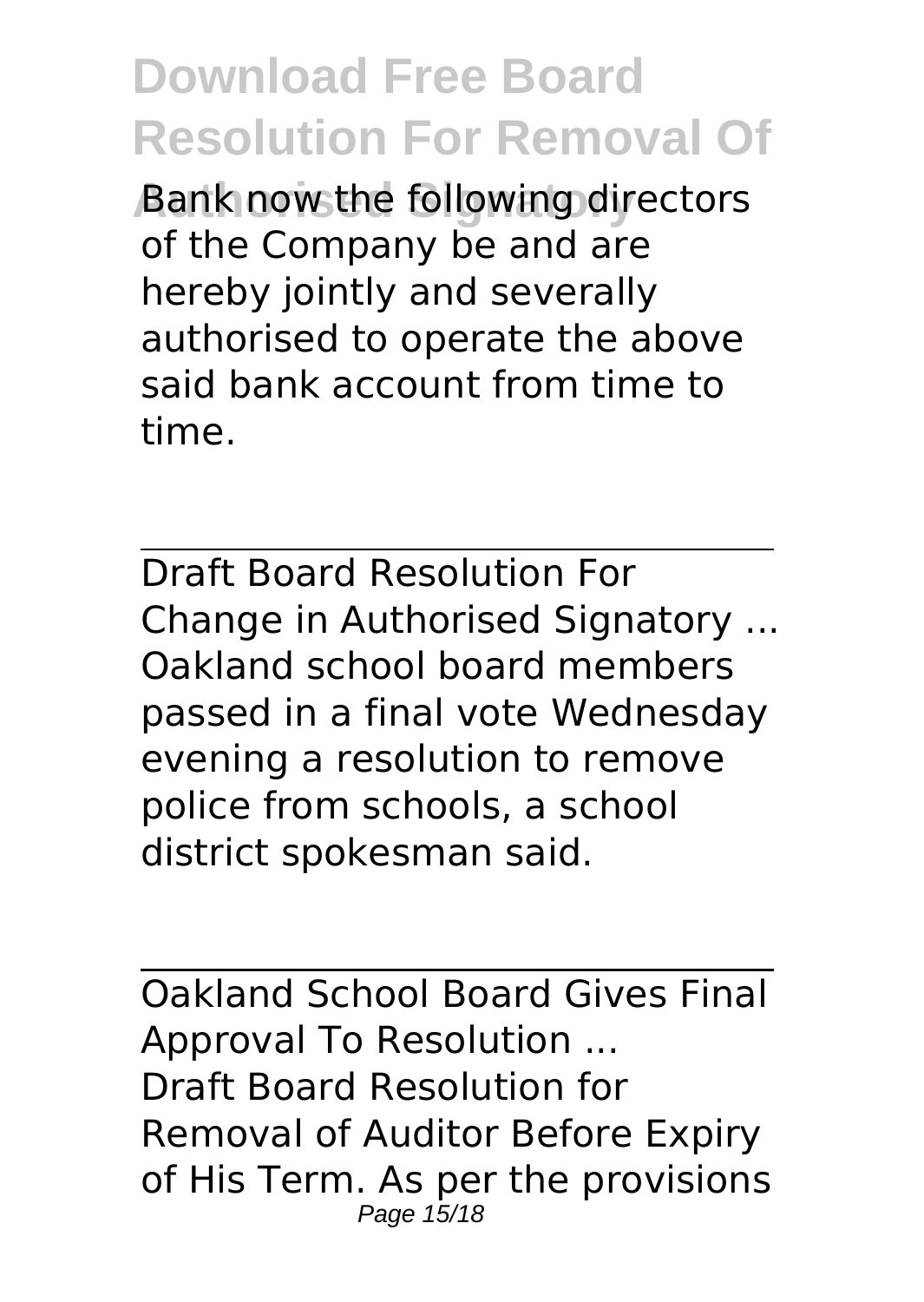of Section 140 of Companies Act 2013 the auditor appointed under section 139 may be removed from his office before the expiry of his term only by a special resolution of the company, after obtaining the previous approval of the Central Government in that behalf in the prescribed manner, Provided that before taking any action under this sub-section, the auditor concerned shall be given a reasonable

Draft Board Resolution for Removal of Auditor Before ... board resolution for bank account signatory, board resolution format for authorised signatory, resolution for change in authorised signatory in bank, Page 16/18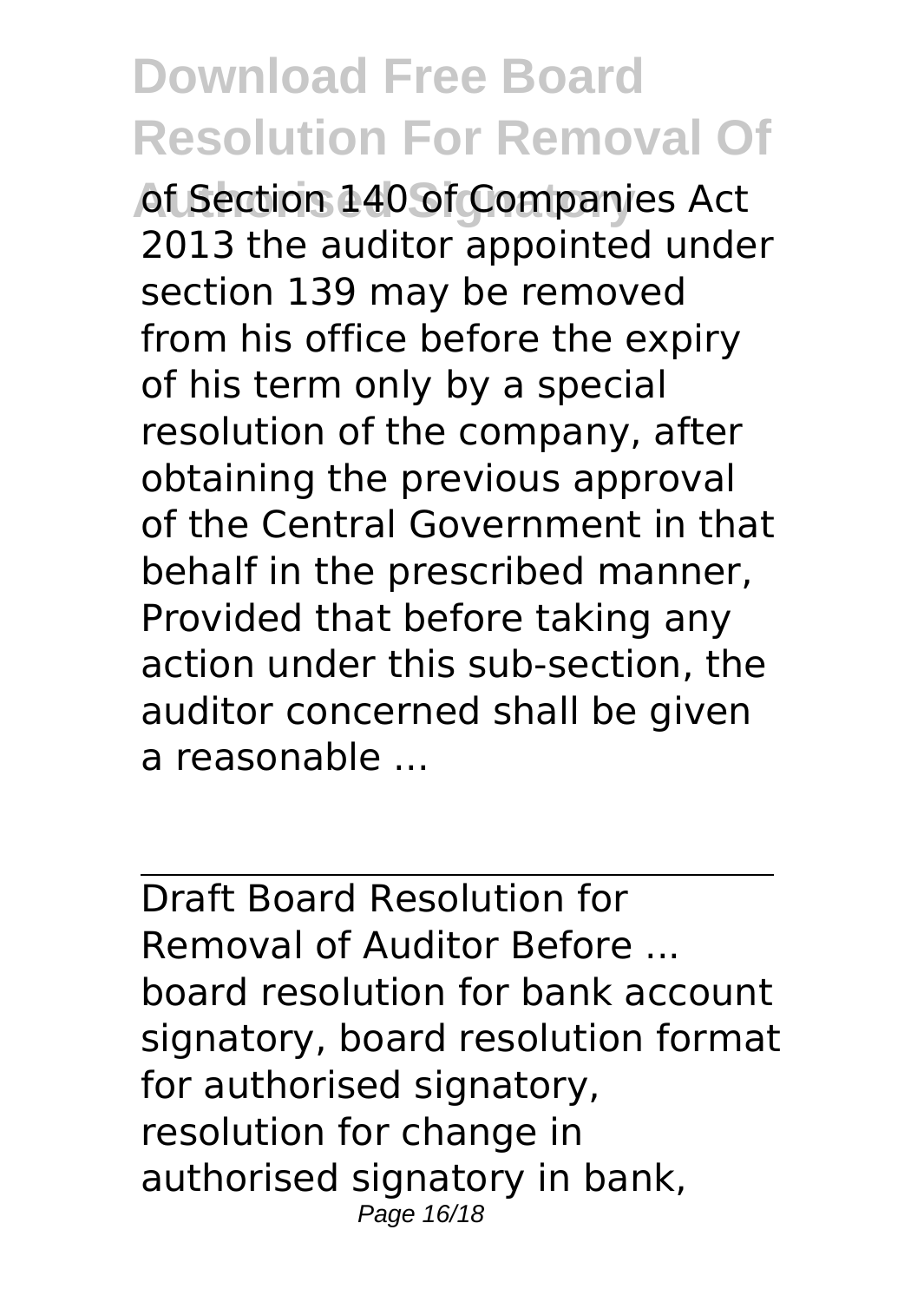**board resolution for authorised** signatory, board resolution for removal of authorised signatory in bank account

Board Resolution Change in Bank Account Authorised Signatory Yes because board resolution is a witten acceptance with consent of the Board members and this decision also convey to the resign director as well as the MCA for removal his name from the government record. Which form to file in ROC for Removal/ Resignation of Director? DIR 12 has to file within time prescribed by the company act 2013.